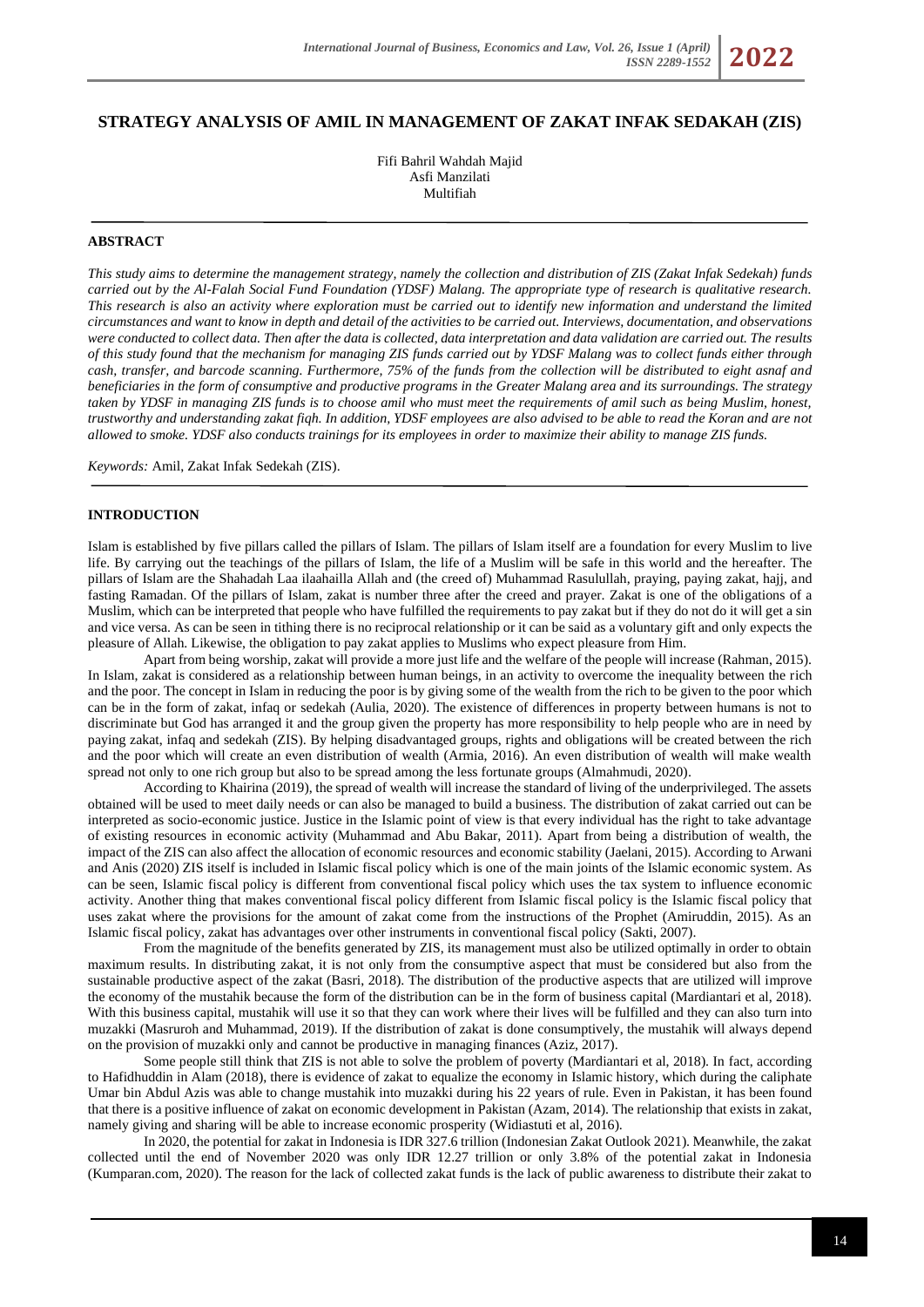a zakat institution and prefer to distribute it individually (Huda and Tjiptohadi, 2013). People prefer to distribute their zakat individually because their trust in zakat managers is still lacking (PIRAC, 2007).

Whereas ZIS funds managed in an institution will be more optimal which will be used productively. Utilization is by allocating, utilizing and distributing properly. Zakat institutions not only hand over ZIS funds but also provide assistance and direction to mustahik so that they can manage these funds properly (Masruroh and Muhammad, 2019). In addition to managing funds, a zakat institution also plays a role in providing an explanation of the importance of zakat to increase the faith of Muslims (Ghani et al, 2018). This requires professional and accountable management.

In Law Number 23 of 2011 article 8 paragraph (3) concerning Zakat Management, it is stated that the membership of the zakat management body consists of several elements of society, one of which is professional staff. With the professional staff, the goals of an organization will be achieved. Therefore, a zakat institution must have professional staff to manage it because it contains the interests of the community (Mursal, 2016).

The role of amil becomes very important, because it acts as an intermediary between muzakki and mustahik, although muzakki can also directly hand over their zakat to mustahik (Armia, 2016). According to al-Qardhawi (2005) in the Islamic point of view, the distribution of zakat must be paid to the amil or rather must use a government agency or private institution. There are several reasons that emphasize that the distribution of zakat must be carried out through amil zakat, namely the first in order to ensure compliance with payments, secondly to eliminate the feeling of awkwardness and awkwardness that may be experienced by mustahik when dealing with muzakki, and the third to make the allocation of zakat funds more effective and efficient. Huda and Mohamad, 2010). A zakat institution is needed for the distribution and management of zakat funds in a directed manner. Zakat funds that have been collected will be used according to needs, for example, zakat funds are allocated in the health or education sector.

The distribution of zakat through amil itself has been exemplified since the time of the Prophet. Good distribution and collection will make people distribute through institutions rather than individual distribution. According to Law Number 23 of 2011 there are two institutions to manage zakat in Indonesia, namely the National Amil Zakat Agency (BAZNAS) which is managed by the government and the Amil Zakat Institution (LAZ) which is managed by the private sector. The National Amil Zakat Agency (BAZNAS) which is managed by the government has the task of collecting, managing and distributing zakat, infaq, and Sedekah at the national level. The Amil Zakat Institution (LAZ) is managed by the private sector to assist BAZNAS in collecting, managing and distributing zakat.

The management of zakat carried out by BAZNAS and LAZ includes the collection, distribution and utilization of zakat funds. To manage it, a strategy is needed so that zakat can be well organized. Just like companies, zakat institutions must also have a strategy in attracting the attention of donors and muzakki (Zumrotun, 2016). In the zakat management strategy there is management management which consists of planning (planning), organizing (organizing), implementation (executing) and good supervision (Abidah, 2016). There are several things that are usually included in planning, among others, specifying things that must be carried out, when and how to implement them. The next stage is organizing, with organizing, zakat management activities can be unified and directed to achieve goals. Then the implementation where the plans that have been arranged will be carried out. Furthermore, the last stage is supervision, with supervision it is hoped that in managing zakat there will be no deviations and in accordance with Islamic law.

From this strategy, planning, organizing, implementing and supervising the acquisition of zakat funds will be carried out to be effective and efficient (Kalimah, 2018). With a good strategy, it is hoped that a zakat institution will carry out its duties properly and correctly. There are several tasks in zakat institutions including attracting the attention of donors and muzakki and maintaining their loyalty (Zumrotun, 2016). In addition, a zakat institution must also make zakat obligators aware to pay zakat. This is important because if the obligatory zakat pays zakat, the more mustahik will be helped. Furthermore, the strategies that exist in zakat institutions will optimize performance in the collection and distribution of zakat. The better the management of a zakat institution, the more people will channel their zakat funds to zakat institutions. Furthermore, if more and more zakat funds are managed by a zakat institution, the benefits of zakat will be achieved.

Both the collection and distribution of zakat an institution must have a strategy. For the collection strategy there are four stages, namely; determining muzakki segments and targets, preparing resources and operating systems, building communication systems, and compiling and implementing service systems (Bakar and Muhammad 2011). Meanwhile, the zakat distribution strategy can be done by; provide business capital, provide skills and skills, and create employment opportunities (Aminah, 2014). According to Abidah (2016) zakat must be managed through zakat institutions so that the usability and usability of zakat funds can be increased. Optimally, a zakat institution will also streamline one of the functions of zakat, namely as an instrument of wealth distribution. Zakat funds managed by a zakat institution will be utilized so that they can improve the community's economy. These funds must be managed professionally and responsibly so that they can benefit the community, for example in alleviating poverty and eliminating social inequality (Nizar, 2016). However, it should be noted that in Law Number 23 of 2011 there is no regulation to make a list for zakat payers, this is very different from the taxpayers who have a list. In addition, the Act also does not explain the existence of sanctions if the zakat payers do not pay their zakat. In the absence of these regulations, the zakat management institution, namely BAZNAS or LAZ, cannot force zakat obligors to pay zakat. This causes the realization of zakat collection is not in accordance with the potential for zakat collection.

Although the realization of zakat collection is not optimal, zakat management in Indonesia is growing from year to year, which can be proven by the increase in collection and the increasingly diverse empowerment programs in OPZ (Outlook Zakat Indonesia 2020). It can be seen that in a zakat management institution, both BAZNAS and LAZ do not only manage zakat but also manage infaq and Sedekah. According to Alam (2018), when compared between BAZNAS and LAZ, there are different sources of funds, namely BAZNAS gets more funds than LAZ. The funds come from deductions from the salaries of civil servants, which has now changed to the term ASN (Mualimah and Edi, 2019). The payment will be deducted 2.5% from gross income after the income is received by the ASN (Sahla and Dian, 2019). Meanwhile, LAZ itself does not cut salaries and must be active in finding funds to be managed. Although LAZ does not have the right to deduct salaries for ASN, the collection and distribution of LAZ is among the highest. In 2016 the BAZNAS Puskas created a measuring tool to assess the performance of a comprehensive zakat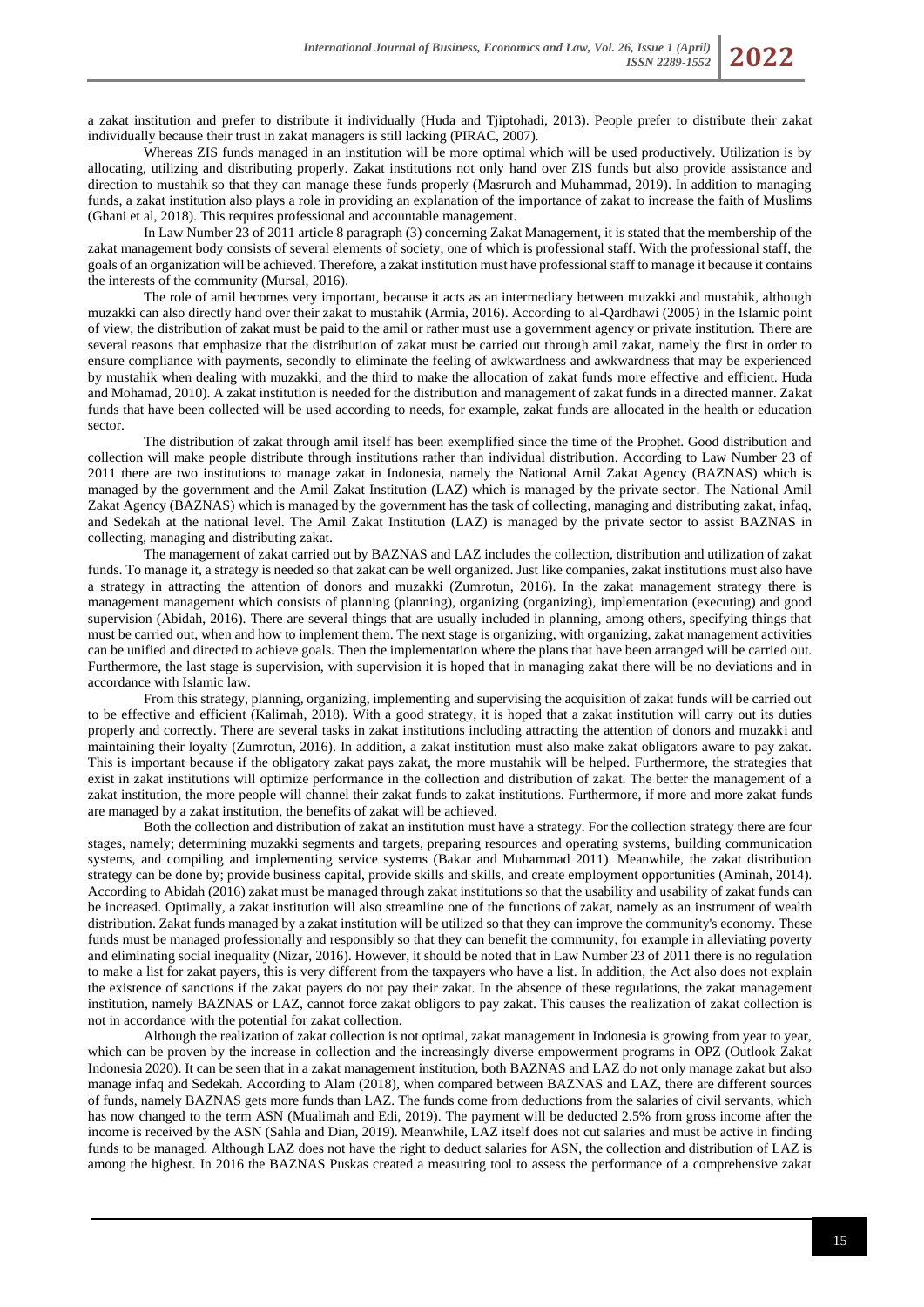management, namely the National Zakat Index (IZN). Furthermore, with the development of zakat management, better measuring tools are needed. Thus, in 2020 improvements will be made by changing the measurement weights and adding criteria to the IZN.

In addition to updating the IZN, in the same year Puskas BAZNAS in collaboration with the Ministry of Religion of the Republic of Indonesia (Kemenag RI) developed a measuring instrument, namely the Sharia Compliance Index of the Zakat Management Organization (IKSOPZ) to determine the level of compliance of a zakat institution with several sharia laws and regulations in Indonesia. Measurement of the level of sharia compliance of zakat institutions nationally involves 353 OPZ in 33 provinces. In this measurement, it is divided into 3 categories, namely the good category or predicate A, the category is quite good or predicate B, and the category is not good or predicate C. There are several provinces that received the predicate A, one of which is East Java (Outlook Zakat Indonesia 2021). Puskas BAZNAS and the Ministry of Religion of the Republic of Indonesia also measure the level of transparency of zakat institutions, namely the OPZ Transparency Index (I-Trans OPZ) which is carried out nationally by involving 353 OPZ in 33 provinces. The value of I-Trans OPZ is measured with a value from 0 to 1. East Java Province gets an I-Trans OPZ score of 0.65 which can be categorized as transparent (Indonesian Zakat Outlook 2021).

In addition to the index above, there is also a mapping of zakat and poverty studied by the BAZNAS Puskas. With this study, it can be seen the number of muzakki and mustahik on the island of Java. In the Outlook for Zakat Indonesia 2021, it is stated that Malang Regency has the highest number of muzakki among regencies/cities in East Java Province. The number of muzakki in Malang Regency who contributed is 11,000 people or 14.6% of the total muzakki in East Java. There are several LAZs in Malang including the Ash Shohwah Social Charity Foundation (YASA) Malang, Al-Falah Social Fund Foundation (YDSF) Malang, Nurul Hayat Foundation, Baitul Maal Hidayatullah, Yatim Mandiri Malang, Lazismu Malang, Daarut Tauhid (DT) Care for Malang, Zakat Outlet for Dompet Dhuafa Malang, and LAZ Sidogiri. This research will focus on the al-Falah Social Fund Foundation (YDSF) in Malang. This is because YDSF is an independent institution, meaning that the funds it manages in the form of Zakat Infak Sedekah (ZIS) are only focused on the Malang area. At first YDSF Malang was a branch of YDSF Surabaya, but it has been separated since 2010, so that starting from that year YDSF Malang managed ZIS funds only focusing on the Malang area. In contrast to other LAZs which are branches so that the management of funds does not focus on the Malang area.

In addition, YDSF also reports on every activity, both collection and distribution of ZIS funds through its magazine, "alfalah". The magazine will be given to everyone who donates either zakat infaq or Sedekah. So that from this magazine, donors will know transparently about ZIS funds managed by YDSF. There are several studies regarding the collection and management of zakat/ZIS both domestically and abroad. In the research of Aziz (2017) and Nizar (2016), the results of their research show that the management of zakat is carried out in a productive and consumptive way. Furthermore, the research conducted by Khairina (2019) to collect funds at LAZ Nurul Hayat Medan branch to collect Zakat, Infak, and Sedekah (ZIS) funds is done by visiting the muzakki or muzakki himself transferring the funds and can be done by going directly to Nurul Hayat's office. Meanwhile, to distribute ZIS funds by conducting a survey to mustahik who need assistance.

Research conducted by Amiruddin (2015) regarding the management of zakat in several Muslim countries resulted in the following: (1) In Saudi Arabia, assets that have reached the nisab will be deducted from their income. (2) In Sudan, the collection of zakat becomes one with the collection of taxes, here the tax officer is also in charge of distributing zakat. (3) In Pakistan, zakat is collected from citizens who are Muslim by deducting assets that have reached the nisab, which will be carried out by financial institutions and will be handed over to the Central Zakat Fund (CSF). Meanwhile, to distribute zakat in Pakistan, it will be distributed to eight asnaf but according to priorities, the main priority is the poor. Research conducted by Aedy in 2015 found that collecting zakat was done by cutting salaries. The research conducted by Bariyah in 2016 found that philanthropic institutions in Indonesia carried out several forms of collection, including using print, electronic, internet and communication media. Research conducted by Almahmudi in 2020 found that with the management of non-zakat funds (infaq, Sedekah, and waqf) it is directed to be a productive form so that it has wider benefits for the benefit of the people.

In the studies above, both those conducted in Indonesia and other countries have different methods or strategies in zakat management. These various strategies also produce different effects, there are studies that show the ineffectiveness of collecting zakat in an institution. In addition to problems in collection, there are studies that reveal problems in distribution, where it is still dominant to distribute consumptively. If distributed consumptively, the mustahik will always depend on the person who gave it and cannot develop to meet his own needs. Therefore, this research is entitled "Amil Strategy Analysis in Management of Zakat Infak Sedekah (ZIS) Case Study of the Malang al-Falah Social Fund Foundation" which will not only discuss the collection and distribution of ZIS funds but will also discuss the strategies used to increase ZIS funds.

### **LITERATURE REVIEW**

#### **Overview of Zakat Infaq Sedekah (ZIS) in General**

There are two types of worship in Islam, namely, a vertical relationship which is the relationship between a person and God and a horizontal relationship which is a relationship between human beings. Islam teaches to maintain both relationships. To maintain these two relationships can be done by means of tithe. Zakat can strengthen the relationship between humans and God because zakat itself is an obligation for a Muslim who has reached the nisab. Zakat will also strengthen relations between fellow humans because there is an element of help in tithing, namely giving some of the muzakki property to mustahik. The zakat in question can be in the form of zakat fitrah and zakat maal. In general, people only know about zakat fitrah. There are still many people who think that zakat is zakat that is paid before the holidays or just zakat fitrah is enough. Even though there is still zakat on property that must be issued by every Muslim. The meaning of zakat is to issue part of the property with certain conditions that are required by Allah to the owner, to be handed over to those who are entitled to receive it with certain conditions and have an impact on both parties, the giver and recipient of zakat (Muhammad and Abu Bakr, 2011). Article 1 paragraph 2 of Law Number 23 of 2011 concerning Zakat Management states that zakat is a property that must be issued by a Muslim to be given to those who are entitled to receive it in accordance with Islamic law. According to al-Qardhawi (2005) zakat is a certain amount of property that is required by Allah and handed over to those who are entitled. The word zakat in the form of ma'rifah (definition) in the Al-Quran is mentioned 30 times, eight words are found in the Makiyah letter and 22 words are found in the Madaniyah letter (Mubarok, 2014). A total of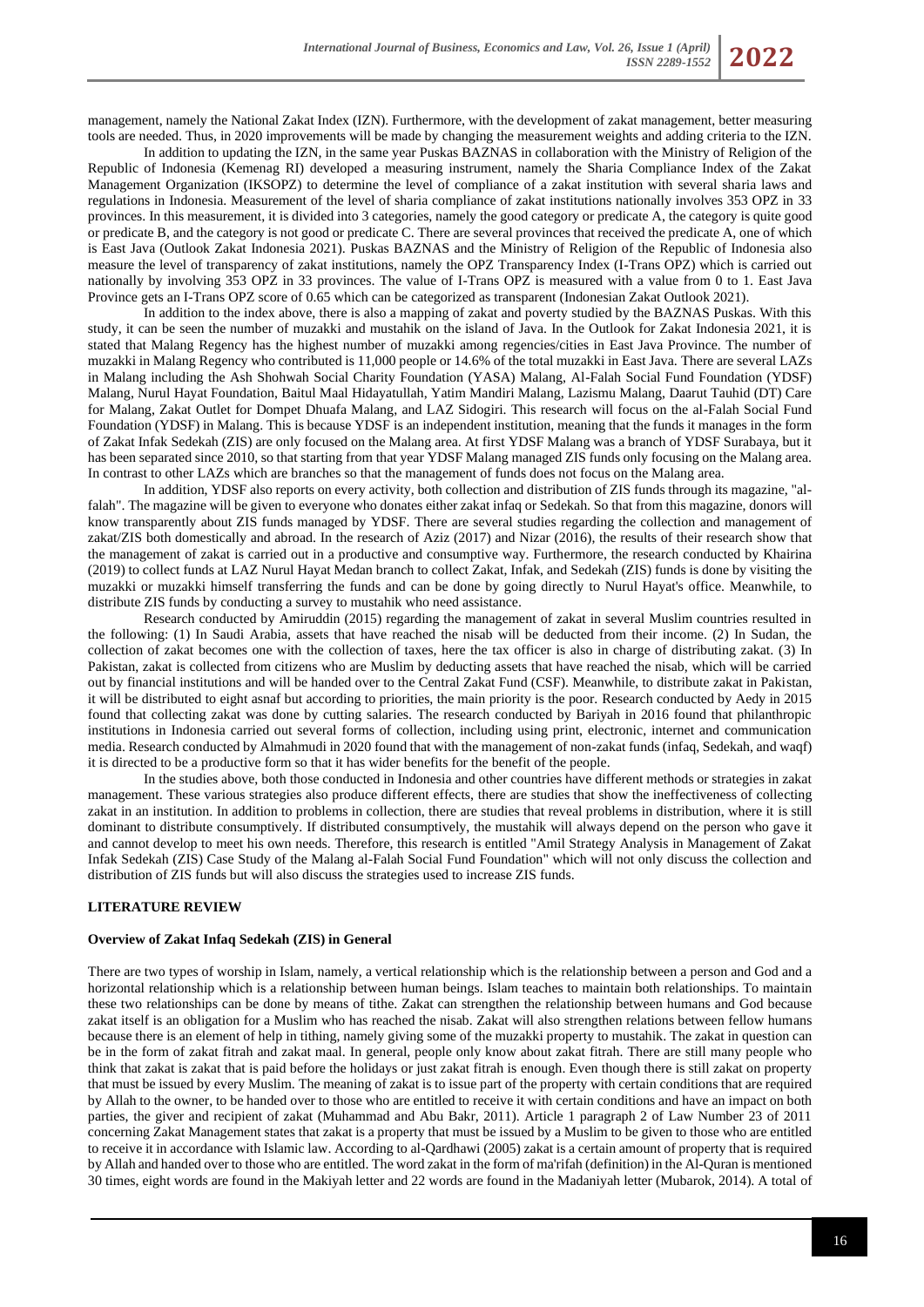27 times of them are mentioned in one verse with prayer. Meanwhile, by using the terms Sedekah and infaq, zakat is mentioned 82 times.

# **Zakat Infaq Sedekah (ZIS) in Economic Perspective**

Conventional economics explains that efficient allocation is when all resources are allocated, but it is not explained whether these resources are allocated equitably or not (Karim, 2016). Efficient here is to use the minimum cost but get the maximum benefit. In distributing fair income, the government can do it in two ways, namely conventional economics and Islamic economics. The conventional economic fair distribution of income can be done by collecting taxes. Meanwhile, economically Islam can use zakat. The role of zakat itself is very important in this life in addition to fulfilling one's obligations to Allah, zakat has other functions, namely social functions and economic functions. These two functions can reduce the gap between the rich and the poor, and strengthen the economic independence of the community (Putriana, 2018). The social function of tithing is to prevent poor people from becoming beggars and committing crimes because of the giving of zakat from people who have more assets to them. In addition to preventing the poor from becoming beggars, zakat can also make the rich people feel all levels of the social environment. While the economic function of zakat is the addition and development of mustahik, muzakki and the property itself. The addition and development of mustahik and muzakki can be seen from the micro-economic prospects. Meanwhile, the addition and development of property itself is seen from the macroeconomic outlook. The function of zakat on a micro basis can be seen from the role of zakat for mustahik and muzakki. From the mustahik side, they will get the funds obtained from the distribution of wealth. The funds that have been obtained will increase their daily consumption.

# **Amil Zakat Professionalism**

Muzakki expects zakat administrators to demonstrate competence, effectiveness, and fairness in relation to all stakeholders, including mustahik (Mustafa, 2013). However, at this time in distributing zakat, many people do it themselves or not through a zakat institution because they think that zakat is a matter of worship. Another reason for people who distribute their zakat individually is that they lack trust in an institution that is afraid that they will misappropriate zakat funds and cannot manage them optimally to overcome poverty. People who distribute their zakat individually and not through an institution are not to blame, but it would be better if it was through an institution so that it could be utilized. Distributing zakat through professional and trustworthy institutions will allow limited zakat funds to be distributed to those who need it most. From the fiqh aspect of muwazanah, the limited zakat funds are not proportional to the number in need (Sahroni, 2019). Thus ensuring that every zakat fund is only given to mustahik who need it the most. The party who knows about which mustahik needs the most is a professional and trustworthy zakat institution. With a professional workforce, the goal of zakat will be achieved (Jaelani, 2015). Professional means that the staff in the zakat management institution must be focused and full time (Mursal, 2016). If people choose to distribute their zakat individually, there will be no amil zakat, which should also receive zakat in accordance with the Qur'an letter at-Taubah verse 60. Furthermore, at-Taubah verse 103 states that zakat is taken from muzakki which is then given to mustahik, where the person who takes and distributes it to mustahik is amil (Hafidhuddin, 2002).

# **METHOD**

This type of research is qualitative research. This study seeks to determine the management strategy, namely the collection and distribution of ZIS (Zakat Infak Sedekah) funds carried out by the Al-Falah Social Fund Foundation (YDSF) Malang. This research is also an activity where exploration must be carried out to identify new information and understand the limited circumstances and want to know in depth and detail of the activities to be carried out. The approach that will be used for this research is the case study method. The unit of analysis in this study includes the collection and distribution of ZIS (Zakat, Infaq, Sedekah) conducted by the Al-Falah Social Fund Foundation (YDSF) Malang. In addition, the strategy in increasing the number of muzakki and donors is also used as the unit of analysis in this study. In this study, there are three stages of data analysis, namely data reduction, data presentation, and drawing conclusions/verification. In research that uses qualitative research to test the truth, triangulation is used, namely source triangulation, method triangulation, and time triangulation.

# **DISCUSSION**

#### **ZIS Fund Management Mechanism Conducted by YDSF Malang**

YDSF Malang is a zakat management institution which collects and distributes zakat funds, although as a zakat management institution, the funds managed not only come from zakat but also from infaq and alms. Alms funds that go to YDSF will be recorded as infaq funds. Infaq itself is divided into two, namely free infaq and bound infaq. It is called bound infaq because the distribution of the infaq is tied according to the donor contract, for example the donor contract is infaq for orphans so the infaq funds must be distributed to orphans. Meanwhile, for free infaq, the funds to be distributed are not bound by a contract from the donor.

Funds that enter YDSF apart from zakat and infaq, there are also non-halal funds. The non-halal funds here come from profit-sharing funds from several banks that YDSF uses in one of the transactions. The funds are non-halal because they come from conventional banks where the activities of the bank use the usury system. In addition, non-halal funds can also come from donors who say that the funds provided are non-halal funds. These non-halal funds can come from assets where the way to get them is in a non-halal way. Funds from conventional banks for transfers only stay for a while because according to the sharia board it is not allowed to keep funds in conventional banks for too long and must be spent immediately. YDSF accepts fund transfers from conventional banks here, for example, BCA. This was explained by Mrs. Ratna as the secretary of the YDSF Malang institution.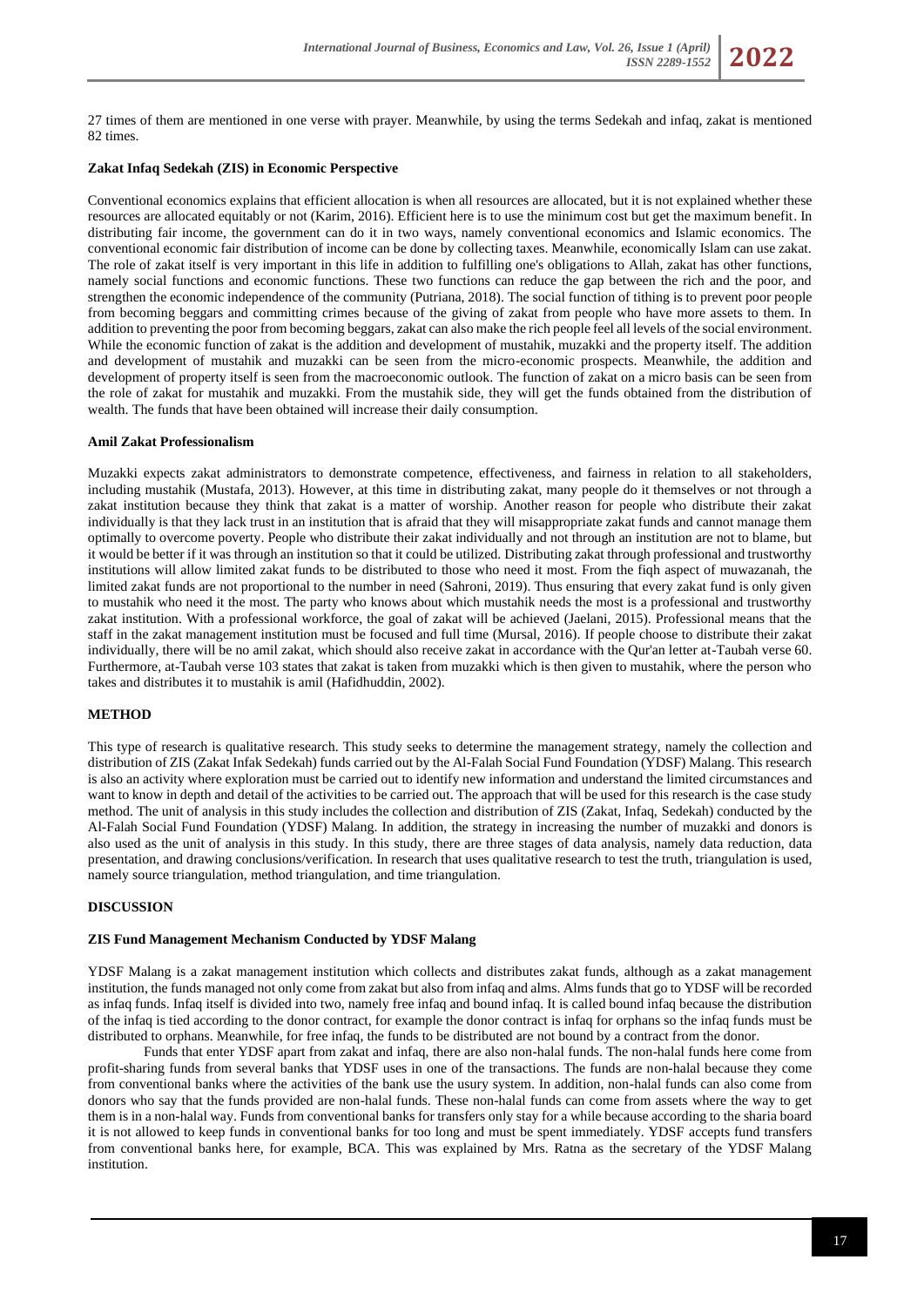

As a zakat institution in managing ZIS funds, they must receive halal funds and know the clarity of these funds. If a zakat institution receives non-halal funds, it can be said that the institution supports the existence of funds originating from non-halal activities. However, if the funds are a form of repentance from non-halal activities, a zakat institution may accept them. This was stated by Ustad Anas. Fundraising by YDSF itself has a rule that the origin of the funds received must be clear. There are several rules, especially for zakat, the funds cannot be from people who have prohibited professions. As explained by Ustad Djalal as the Sharia board of YDSF Malang.

To anticipate that the funds received are non-halal funds, YDSF is obliged to ask the source of the funds but in a subtle way so that donors are not offended. If the funds come from non-halal funds, YDSF will still receive the funds, but the distribution will be for public facilities. Knowing the source of funds, especially the zakat received, must be done because in terms of the assets subject to zakat, apart from the property being fully owned, the property must also be obtained in a lawful way (al-Qardhawi 2005). Even though it is a zakat institution, the majority of the funds obtained by YDSF come from infaq funds. YDSF received infaq funds amounting to 80% of the total collection, while for zakat it was around 16%. This is because if zakat must meet several requirements in carrying it out while infaq is not bound by conditions. This was explained by Mr. Baihaqi as the YDSF collection manager.

There is a collection method applied by YDSF in obtaining zakat and infaq funds. Donors can channel ZIS donations by cash and transfer. The cash in question can mean that the donor comes directly to the YDSF Malang office or can ask YDSF officers to collect the donation. Meanwhile, for transfers, donors can directly transfer their donations to a YDSF account either through mobile banking or the like. In previous studies, there were zakat institutions that used the ZIS fund collection method by coming directly to the office, asking officers to pick up donations, or transferring donations to an account that had been provided (Khairina, 2019). Thus the method applied by YDSF in collecting ZIS funds in Malang Raya is the same as the method used by other zakat institutions. Mrs. Ratna added that for collection methods other than cash and transfer, YDSF also provides several other methods, including via links and barcodes that have been provided. With this method, it will be easier for donors who will donate their ZIS funds.

### **YDSF Malang's ZIS Fund Management Strategy**

As a zakat management institution, YDSF Malang organizes from an organizational structure which composes the structure, tasks, and job specifications of each department. This is in accordance with Law Number 23 of 2011 article (1) paragraph (1) where there is an organization of ZIS management that regulates the organizational structure. In the organizational structure there are several things that are regulated including the preparation of the structure, job specialization, job descriptions, and so on. YDSF has four departments, namely, the fundraising department, the utilization department, the finance department, and the human resources development & general affairs department. Of the total 29 employees, 13 employees are in the fundraising department. The collection department has their respective roles but the main task is to collect zakat, infaq, alms funds both online and offline and also educate the public. With education to the community, people can get to know ZIS, especially zakat.

Meanwhile, the utilization department has five employees. The five employees each have their respective roles, namely as manager, admin, in the field of education and orphans, in the field of social humanity and the last in the field of da'wah and mosques. The task of the utilization department is to work on programs in accordance with their respective fields from selecting incoming proposals, assessing the feasibility of incoming proposals, implementing the program to evaluating the program. The division of departments is one of the strategies carried out by a zakat institution in collecting ZIS funds. In carrying out its duties, zakat institutions must be guided by several amil principles which have been explained in PERBAZNAS Number 1 of 2018 concerning the Amil Code of Ethics, which includes the principles of trust and professionalism. With the trustworthy and professional requirements, it is expected that zakat management in an institution can be carried out optimally. Apart from having to meet the requirements as amil, YDSF employees must also be able to read the Koran. There are several fields that must be in accordance with their disciplines, for example in the field of finance they must understand accounting and so on.

In addition to implementing several requirements, YDSF also provides training for its employees so that they can be more optimal in managing ZIS funds. For new employees, there will be job training from each manager and amil school will be included. Existing employees will be included in mandatory upgrades. The training will be held according to the needs of each department by institutions including SAI (Indonesian Amil School), IMZ (Zakat Management Institute, FOZ (Forum OPZ Zakat) and others. In order to maximize the collection in Malang Raya, the right target is needed. The targets targeted by YDSF Malang are companies, government agencies, Islamic banks, schools, hospitals, shopping centers, communities, entrepreneurs and communities in Malang Raya. Every month YDSF makes a visit as well as socializing zakat awareness to companies that have been previously listed. These companies are obtained from donors who work in these companies. With a visit to the company, it can increase the number of donors.

Visits were also made to several schools and hospitals. However, for schools themselves, YDSF often synergizes programs. The program synergies in question are training for teachers, mentoring school management and fostering students. From this synergy YDSF was allowed to provide piggy banks for students. Determining the right target is one of the things that a zakat institution must do in managing ZIS funds. The existence of these targets is also included in the strategy carried out by zakat institutions to raise funds. Target accuracy is also an indicator of the success and effectiveness of zakat institution governance (Kalimah, 2018). By implementing targeting, YDSF has implemented one of the indicators of the success and effectiveness of zakat institution governance.

After determining the target YDSF can educate the public about ZIS, especially zakat. Zakat itself is divided into two, namely zakat fitrah and zakat maal. Zakat fitrah is zakat issued in the month of Ramadan and before Eid prayer, while zakat maal itself is zakat issued by a Muslim who has met the requirements but is not bound by time in issuing it. There are still many people who still lack knowledge about zakat maal and only know zakat fitrah. Most people still think that just issuing zakat fitrah is enough, even though there is still zakat maal that must be issued by a Muslim who has met the requirements. So it is YDSF's job to educate the public to increase their knowledge about zakat maal.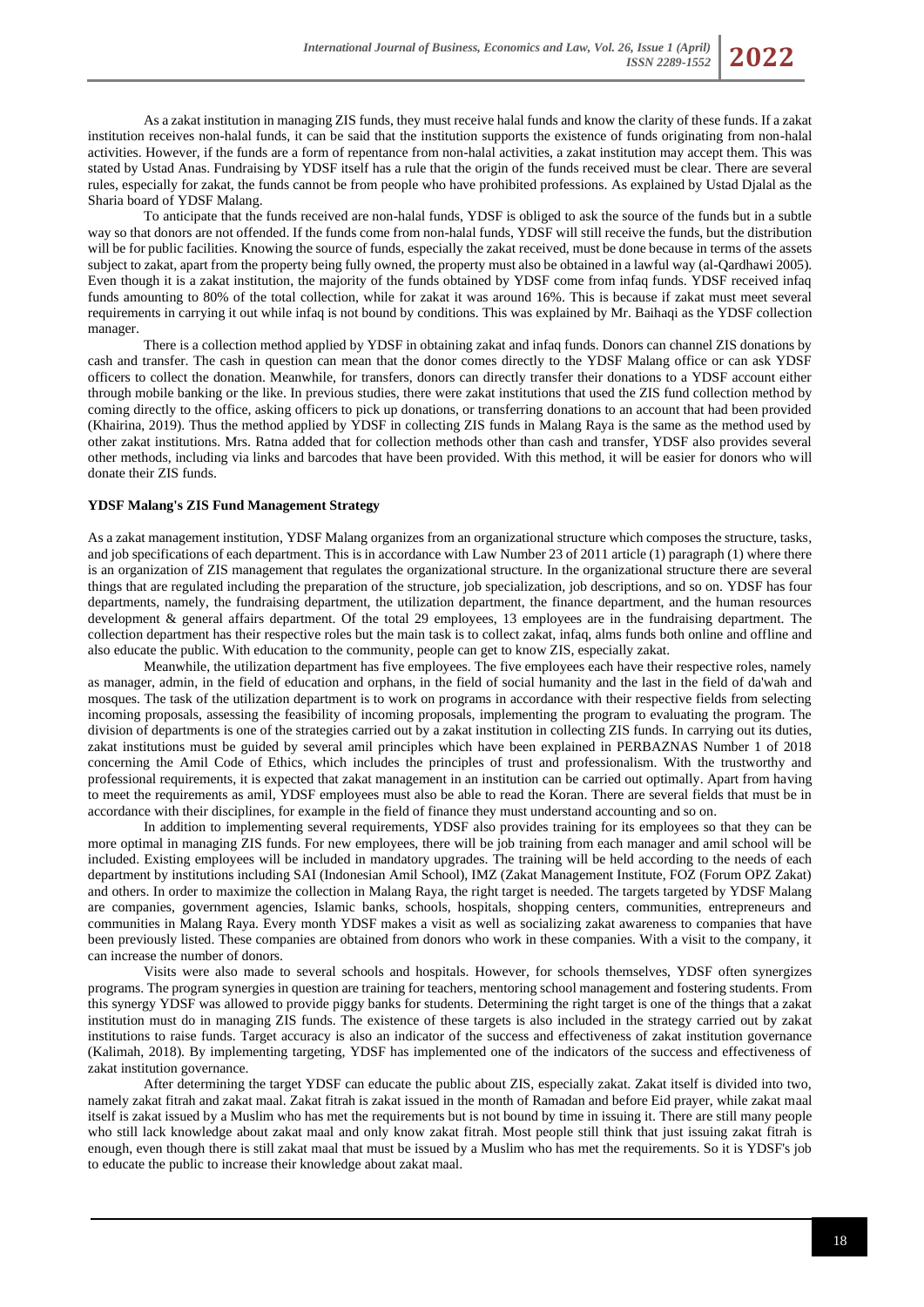

### **CONCLUSION**

The mechanism for managing Zakat, Infaq and Sedekah (ZIS) funds carried out by YDSF Malang is to collect these funds either through cash, transfer, and barcode scanning. Furthermore, 75% of the funds from the collection will be distributed to eight asnaf and beneficiaries in the form of consumptive and productive programs in the Greater Malang area and its surroundings. The form of consumptive consumption can be in the form of living expenses, basic necessities, gifts of prayer equipment and the Koran, assistance with health costs, debt payments, iftar and sahur Ramadan, Eid gifts, and social clinic services. Meanwhile, for productive purposes, it is in scholarships, economic empowerment of sheep, tahfidz houses for toddlers, and gem companions. The strategy taken by YDSF in managing ZIS funds is to choose amil who must meet the requirements of amil such as being Muslim, honest, trustworthy and understanding zakat fiqh. In addition, YDSF employees are also advised to be able to read the Koran and are not allowed to smoke. YDSF also conducts trainings for its employees in order to maximize their ability to manage ZIS funds. Other strategies implemented by YDSF are to determine the collection target, educate the public on the importance of tithing and use an institution to channel their ZIS funds, create programs and provide assistance by selected partners, provide facilities to donors to be more loyal, report every financial and activity through banners and magazines, planning and raising targets every year, evaluating every week and month carried out by internal and external parties, as well as collaborating with BAZNAS Malang City, LAZ in Malang, and several mosques in Malang. The advantages of YDSF that can be used as an opportunity to raise ZIS funds are having loyal and potential regular donors, donor coordinators to assist in collecting ZIS funds, conducting consultations with the sharia board in each of its activities, and having a complete program. However, there are also weaknesses that exist in YDSF, namely the limited existing human resources, where these weaknesses can be overcome by the collaborations that have been carried out.

As a zakat institution, YDSF must know the source of the funds received, if YDSF receives non-halal funds, it is the same as YDSF supports the existence of these non-halal funds, but that does not mean that a zakat institution cannot receive non-halal funds, for example non-halal funds. This is a form of repentance from the donor, so it is permissible for a zakat institution to accept it. In addition, non-halal funds must also be separated from zakat, infaq and Sedekah so as not to contaminate halal funds. YDSF records Sedekah as infaq where it should be if there is a donor who states that the donation is in the form of Sedekah then it must be recorded as Sedekah and not infaq. It is hoped that in the future YDSF Malang will be more aggressive in providing education about the importance of tithing, especially for people in Malang Raya. Apart from educating the community, it is hoped that YDSF Malang will also cooperate with zakat institutions in Malang in the form of utilization programs to improve the community's economy.

### **REFERENCES**

- Abidah, Atik. 2016. Analisis Strategi Fundraising Terhadap Peningkatan Pengelolaan ZIS Pada Lembaga Amil Zakat Kabupaten Ponorogo. *Jurnal Penelitian Islam*, 10 (1): 163-189.
- Aedy, Hasan. 2015. Measuring the Quality of Zakat Management of Government-Endorsed Bodies (A Case Study on National Zakat Agency and Zakat Committee of Mosques in the City of Kendari). *International Journal of Science and Research (IJSR).* Volume 4.
- Afifi, Agus Thayib dan Shabira Ika. 2010. *Kekuatan Zakat Hidup Berkah Rezeki Berlimpah*. Yogyakarta: Pustaka Albana.
- Alam, Ahmad. 2018. Permasalahan dan Solusi Pengelolaan Zakat di Indonesia. *Jurnal Manajemen*, 6 (2): 128-136.
- Al-Amin. 2015. Pengelolaan Zakat Konsumtif dan Zakat Produktif (Suatu Kajian Peningkatan Sektor Ekonomi Mikro dalam Islam. *Jurnal Ekonomi dan Bisnis (Ekonis)*, pp 1-15.
- Al-Faizin, Abdul Wahid dkk. 2018. Zakat: concept And Implications To Sosial And Economic (Economic Tafsir Of Al-Tawbah:103). *Journal of Islamic Monetary Economics and Finance,* 4 (1): 117-132.
- Almahmudi, Nufi Mu'tamar. 2020. Implikasi Non-Zakat (Infaq, Sedekah, dan Wakaf) Terhadap Perekonomian dalam Perkembangan Hukum Ekonomi Syariah. *Al-Huquq Journal of Indonesian Islamic Economic Law*, 2 (1): 30-47.
- Al-Qardhawi, Yusuf. 2005. *Dauru al-Zakat fi 'ilaj al-musykilat al-Istishadiyah, terj. Sari Nurlita. Spektrum Zakat dalam Membangun Ekonomi Kerakyatan*. Jakarta: Zikrul Hakim.
- Aminah, Siti. 2014. Perumusan Manajemen Strategi Pemberdayaan Zakat. *Jurnal Hukum Islam*, 12 (1): 87-101.
- Amiruddin. 2015. Model-Model Pengelolaan Zakat di Dunia Muslim. *Ahkam*, 3 (1): 139-166.
- Armia. 2016. Problematic of Zakat Management In Medan. *Buku Konferensi Internasional Islam Nusentara Harapan dan Tantangan*, pp 138-164
- Arwani, Agus dan Anis Wahdati. 2020. The Effect of Zakat, Infak, Sedekah (ZIS), Human Development Index and Unemployment on Indonesia's Economic Growth. *Al-Tijary Jurnal Ekonomi dan Bisnis Islam*, 5 (2): 159-173.
- Aulia, Mulfi. 2020. Penghimpunan Dana Zakat dan Faktor Penghambatnya. *Al-Mizan*, 4 (1): 32-53.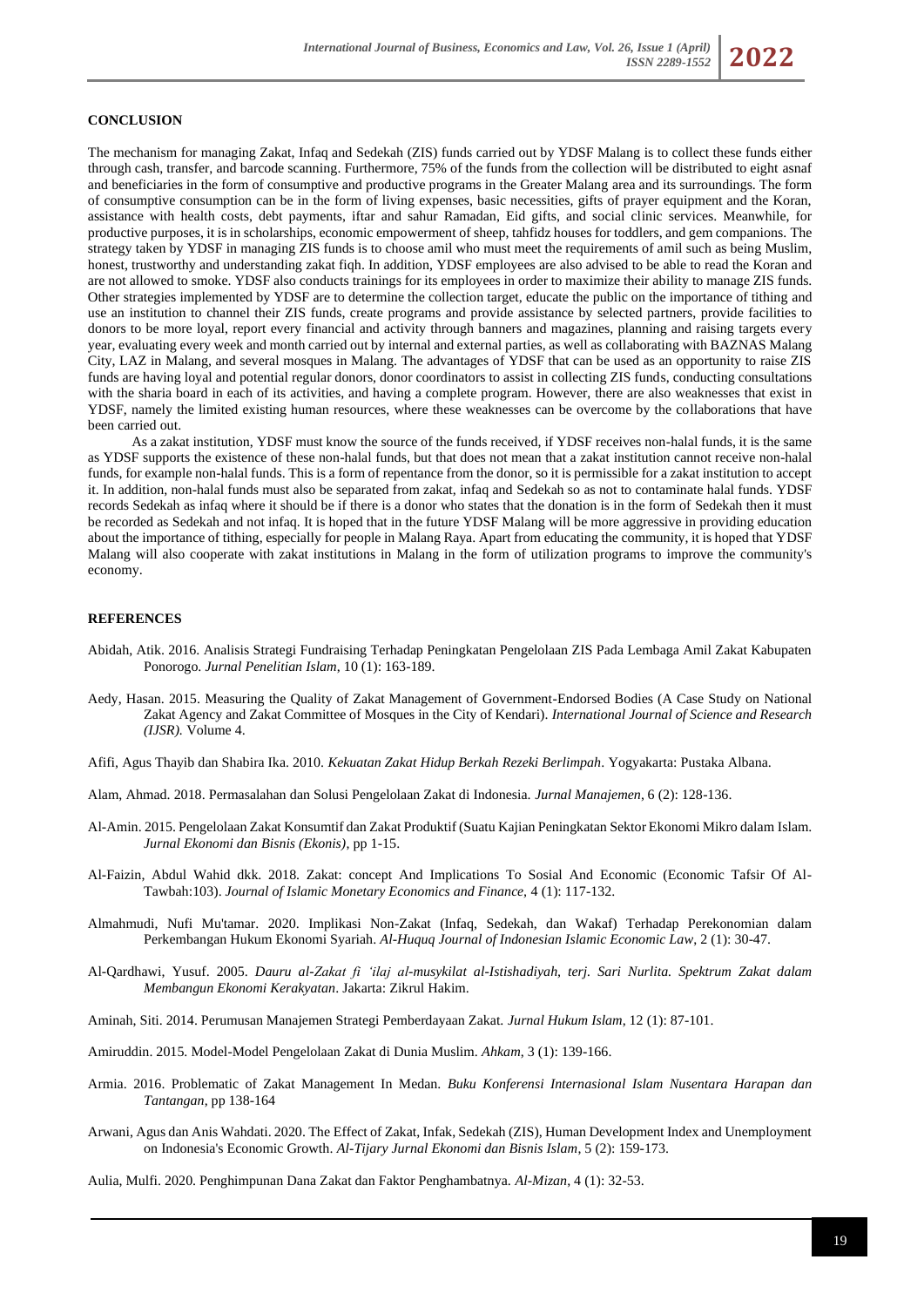Ayub, Hasan. 2010. *Fiqih Ibadah: Panduan Lengkap Beribadah Sesuai Sunnah Rasulullah*. Jakarta: Cakra Lintas Media.

- Azam, Muhammad. 2014. Zakat Infak dan Sedekah and Economic Development: Micro and Macro Level Evidence. *Jurnal Bulletin of Bussines and Economic*, pp 85-95.
- Aziz, Muhammad. 2017. Strategi Pengelolaan Zakat Secara Produktif Pada Lembaga Amil Zakat Dalam Tinjauan UU RI Nomor 23 Tahun 2011 Tentang Pengelolaan Zakat (Studi Kasus Di Nurul Hayat Kantor Cabang Tuban Periode 2015-2016). *Al-Hikmah Jurnal Studi Keislaman*, 7 (1): 1-27.
- Az-Zuhaili, Wahbah. 2011. *Fiqih Islam Wa Adillatuhu*. Jakarta: Gema Insani.
- Bariyah, N.Oneng Nurul. 2016. Strategi Penghimpunan Dana SOsial Ummat pada Lembaga-Lembaga Fillantrofi di Indonesia (Studi Kasus Dompet Peduli Ummat Daarut Tauhid, Dompet Dhuafa Republika, BAZNAS, dan BAZIS DKI Jakarta*). Li Falah Jurnal Studi Ekonomi dan Bisnis Islam*, 1 (1): 22-34.
- Basri, Saifullah. 2018. Faktor-Faktor Penghambat Pengelolaan Zakat Mal Terpadu dalam Mewujudkan Peningkatan Ekonomi Masyarakat. *Varia Hukum*, pp 1-7.
- Basrowi dan Suwandi. 2008. *Memahani Penelitian Kualitatif.* Jakarta: Rineka Cipta.
- Bogdan, R.C dan Sari K.B. 1982. *Qualitative Research for Education: An Introduction to Theory and Methods*. Boston: Allyn and Bacon, Inc.
- Buhari, Hariyanto. 2018. *Strategi Penghimpunan Dana Zakat*. Tesis. Pascasarjana, Universitas Islam Negeri Sunan Ampel Surabaya.
- Bungin, H.M.B. 2008. *Penelitian Kualitatif: Komunikasi, Ekonomi, Kebijakan Publik, dan Ilmu Sosial Lainnya*. Jakarta: Kencana (Prenada Media Group).
- Creswell, John W. 2010. *Research Design Pendekatan Kualitatif, Kuantitatif, dan Mixed*. Yogyakarta: Pustaka Pelajar.
- Djuanda, Gustian dkk. 2006. *Pelaporan Zakat Pengurangan Pajak Penghasilan.* Jakarta: PT. Raja Grafindo Persada.
- Fakhruddin. 2008. *Fiqih dan Manajemen Zakat di Indonesia*. Malang: UIN Malang Press.
- Ghani, Erlane K dkk. 2018. Effect of Board Management and Governmental Model on Zakat Payer's Trust on Zakat Institutions. *Committee on Publication Ethics (COPE)*, pp 73-86.
- Gunawan, Imam. 2014. *Metode Penelitian Kualitatif Teori dan Praktik*. Jakarta: Bumi Aksara.
- Hafidhuddin, Didin. 1998. *Panduan Praktis Tentang Zakat, Infak, Sedekah*.
- Hafidhuddin, Didin. 2002. *Zakat dalam Perekonomian Modern*. Jakarta: Gema Insani.
- Hasan, Muhammad. 2011. *Manajemen Zakat*. Yogyakarta: Idea Press Yogyakarta.
- Herry, Munhanif. 2012. *Tuntunan Praktis Zakat dan Permasalahnnya.* Cibubur: Varlapop.
- Huda, Nurul dan Mohamad Heykal. 2010. *Lembaga Keuangan Islam Tinjauan Teoritis dan Praktis*. Jakarta: Prenadamedia Group.
- Huda, Nurul dan Tjiptohadi Sawarjuno. 2013. Akuntabilitas Pengelolaan Zakat Melalui Pendekatan Modifikasi Action Research. *Jurnal Akuntansi Multiparadigma*, 4 (3): 376-388.
- Inayah, Gazi. 2003. *Teori Komprehensip Tentang Zakat dan Pajak*. Yogyakarta: PT Tiara Wacana Yogya.
- Ismanto, Kuat. 2015. Pengelolaan Baitul Maal pada Baitul Maal Wa Tamwil (BMT) di Kota Pekalongan. *Jurnal Penelitian*, 12 (1): 24-38.
- Jaelani, Aan. 2015. *Manajemen Zakat di Indonesia dan Brunei Darussalam*. Cirebon: Nurjati Press.
- Kalimah, Siti. 2018. Urgensi Peran Amil Zakat di Indonesia dalam Mewujudkan Kesejahteraan Mustahiq. *Jurnal El-Faqih*, 4 (2): 24-49.
- Karim, Adiwarman A. 2016. *Ekonomi Mikro Islami*. Jakarta: Rajawali Pers.
- Kasanah, Umrotun. 2010. *Manajemen Zakat Modern*. Malang: UIN Maliki Press.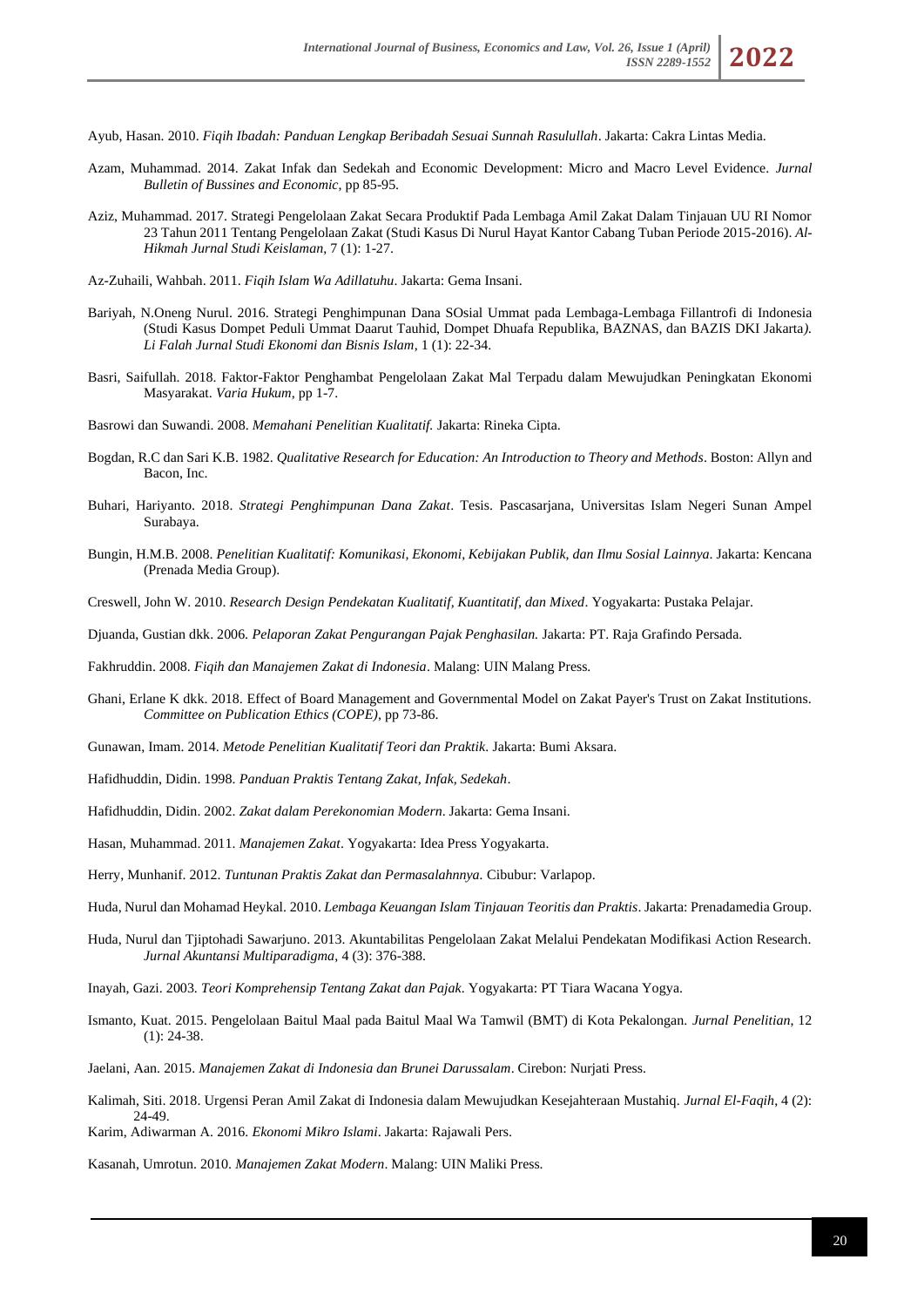- Khairina, Nazlah. 2019. Analisis Pengelolaan Zakat, Infak, Dan Sedekah (ZIS) Untuk Meningkatkan Ekonomi Duafa (Studi Kasus di Lembaga Amil Zakat Nurul Hayat Cabang Medan). *Jurnal At- Tawassuth,* 4 (1).
- Kuswarno, E. 2009. *Fenomenologi Konsepsi, Pedoman dan Contoh Penelitian*. Bandung: Widya Padjadjaran.
- Mardiantari, Ani dkk. 2018. Peranan Zakat, Infak dan Sedekah (ZIS) dalam Upaya Meningkatkan Perekonomian Masyarakat Kota Metro (Studi Pada Lazisnu Kota Metro). Pp 1-19.
- Masruroh, Izzah dan Muhammad Farid. 2019. Pengaruh Pengelolaan Ekonomi Produktif dalam Mengentaskan Kemiskinan di Kota Lumajang Studi pada Badan Amil Zakat Nasional (BAZNAS) Kabupaten Lumajang. *Iqtishoduna: Jurnal Ekonomi Islam*, 8 (1): 209-229.
- Miles, M.B dan Huberman A.M. 2007. *Analisis Data Kualitatif, Buku Sumber Tentang Metode-Metode Baru*. Jakarta: Universitas Indonesia Press.
- Moleong, L.J. 2015. *Metodologi Penelitian Kualitatif*. Bandung: Remaja Rosdakarya.
- Mualimah, Siti dan Edi Kuswanto. 2019. Implementasi Pengelolaan Zakat Profesi Aparatur Sipil Negara Kementarian Agama Kabupaten Demak. *Islamic Management and Empowerment Journal (IMEJ)*, 1 (1): 45-62.
- Mubarok, Abdulloh dan Baihaqi Fanani. 2014. Penghimpunan Dana Zakat Nasional Potensi, Realisasi dan Peran Penting Organisasi Pengelola Zakat. *Jurnal Ilmiah*, 5 (No. 2): 7-16.
- Mufraini, Arief. 2006. *Akuntansi Manajemen Zakat*. Jakarta: Prenada Media Group.
- Muhammad dan Abubakar HM. 2011. *Manajemen Organisasi Zakat*. Malang: Madani.
- Mulyadi, dkk. 2019. *Metode Penelitian Kualitatif dan Mixed Method*. Depok: PT Raja Grafindo Persada.
- Mursal. 2016. Profesionalisme Badan Amil Zakat Daerah (BAZDA) Kabupaten Kerinci. *Al-Qishthu*, 12 (1): 1-24.
- Mursyidi. 2011. *Akuntansi Zakat kontemporer*. Bandung: PT Rosdakarya.
- Mustafa, 2013. Antecedents of Zakat Payer's Trust In an Emerging Zakat Sector: An Exploratory Studi. *Journal of Islamic Accounting and Business Research*, 4 (1): 4-25.
- Nasution Abdul Haris dkk. 2018. Kajian Strategis Zakat, Infaq dan Shadaqah dalam Pemberdayaan Umat. *Jurnal Ekonomi Bisnis Syariah*, 1 (1): 22-37.
- Nazir, M. 2011. *Metode Penelitian*. Bogor: Ghalia Indonesia.
- Nizar, Muhammad. 2016. Model Pemberdayaan Ekonomi Masyarakat Melalui Pengelolaan Zakat, Infaq dan Shadaqah (ZIS) di Masjid Besar Syarif Hidayatullah Karangploso Malang. *Malia*, 8 (1): 41-60.
- Nopiardo, Widi. 2017. Strategi Fundraising Dana Zakat Pada BAZNAS Kabupaten Tananh Datar. *Jurnal Imara*, 1 (1): 57-71.
- Pearce, John A dan Richard B Robinson. 2014. *Manajemen Strategis*. Jakarta: Salemba Empat.
- PERBAZNAS Nomor 1 Tahun 2018 Tentang Kode Etik Amil
- PIRAC. 2007. *Meningkat, Kesadaran dan Kapasitas Masyarakat dalam Berzakat*. (*http:// pirac.org/wp-content/uploads/2012/.../ Press-Release-Seminar-Zakat.pdf)*, diakses pada 9 September 2020.
- Purwanto, April. 2009. *Manajemen Fundraising bagi Organisasi Pengelola Zakat*. Yogyakarta: Sukses.
- Puskas BAZNAS. 2016. *Indeks Zakat Nasional*. Jakarta: Pusat Kajian Strategis BAZNAS.
- Putriana, Vima Tista. 2018. Factors Influencing Zakat Payers Preference In Discharging Zakat Obligations: An Explorative Study. *Jurnal Kajian Ekonomi Islam*, 3 (2): 231-245.
- Qardawi, Yusuf. 2006. *Hukum Zakat.* Jakarta: PT Mitra Kerjaya Indonesia.
- Rahman, Taufikur. 2015. Akuntansi Zakat, Infak dan Sedekah (PSAK 109): Upaya Peningkatan Transparansi dan Akuntabilitas Organisasi Pengalola Zakat (OPZ). *Jurnal Muqtasid*, 6 (1): 141-164.
- Ramadhita. 2012. Optimalisasi Peran Lembaga Amil Zakat Dalam Kehidupan Sosial. *Jurnal Hukum dan Syariah*, 3 (1): 24-34.

Ridwan, Muhammad. 2005. *Manajemen Baitul Maal Wa Tamwil (BMT)*. Yogyakarta: UII Press.